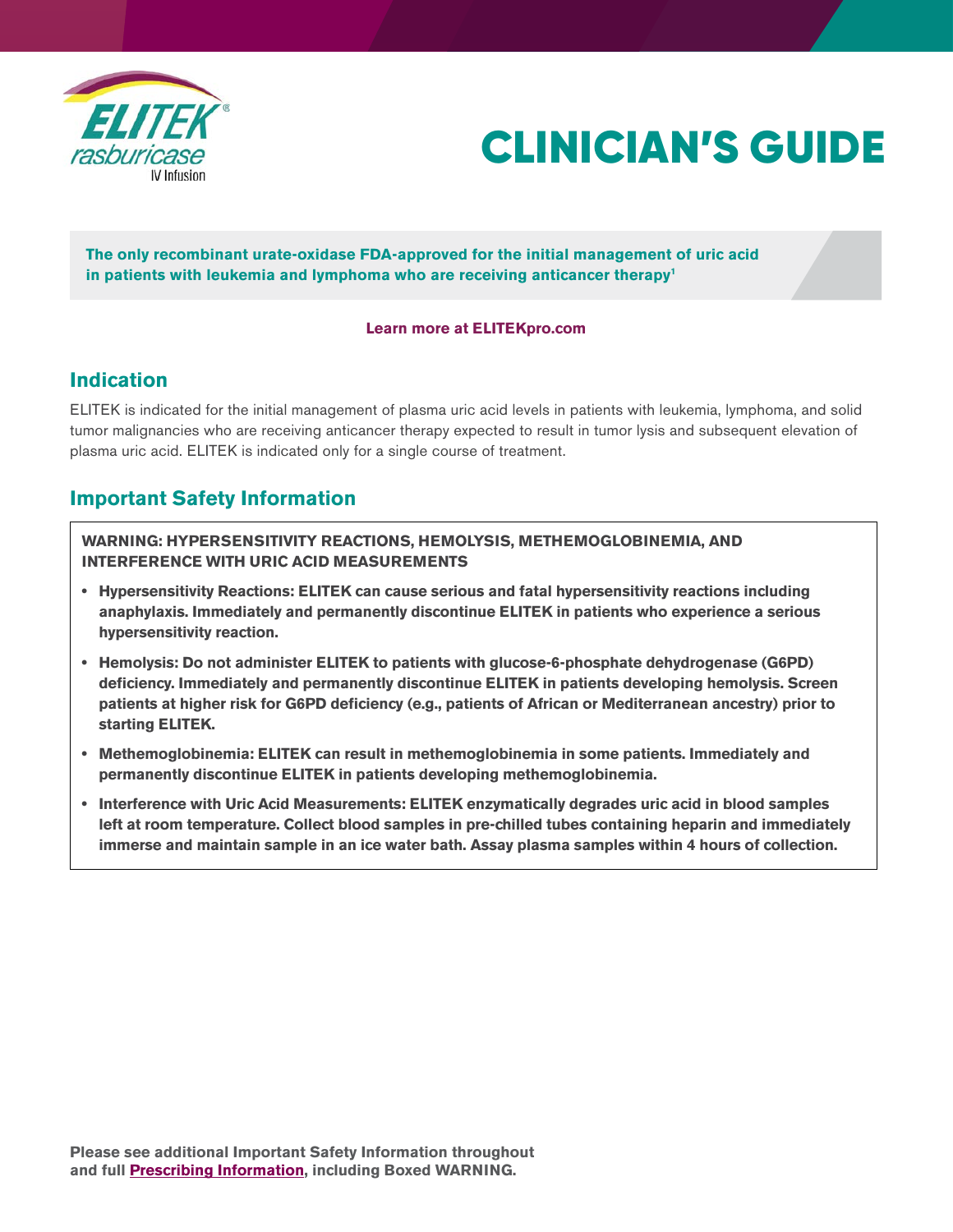# **TABLE OF CONTENTS**



TLS=tumor lysis syndrome.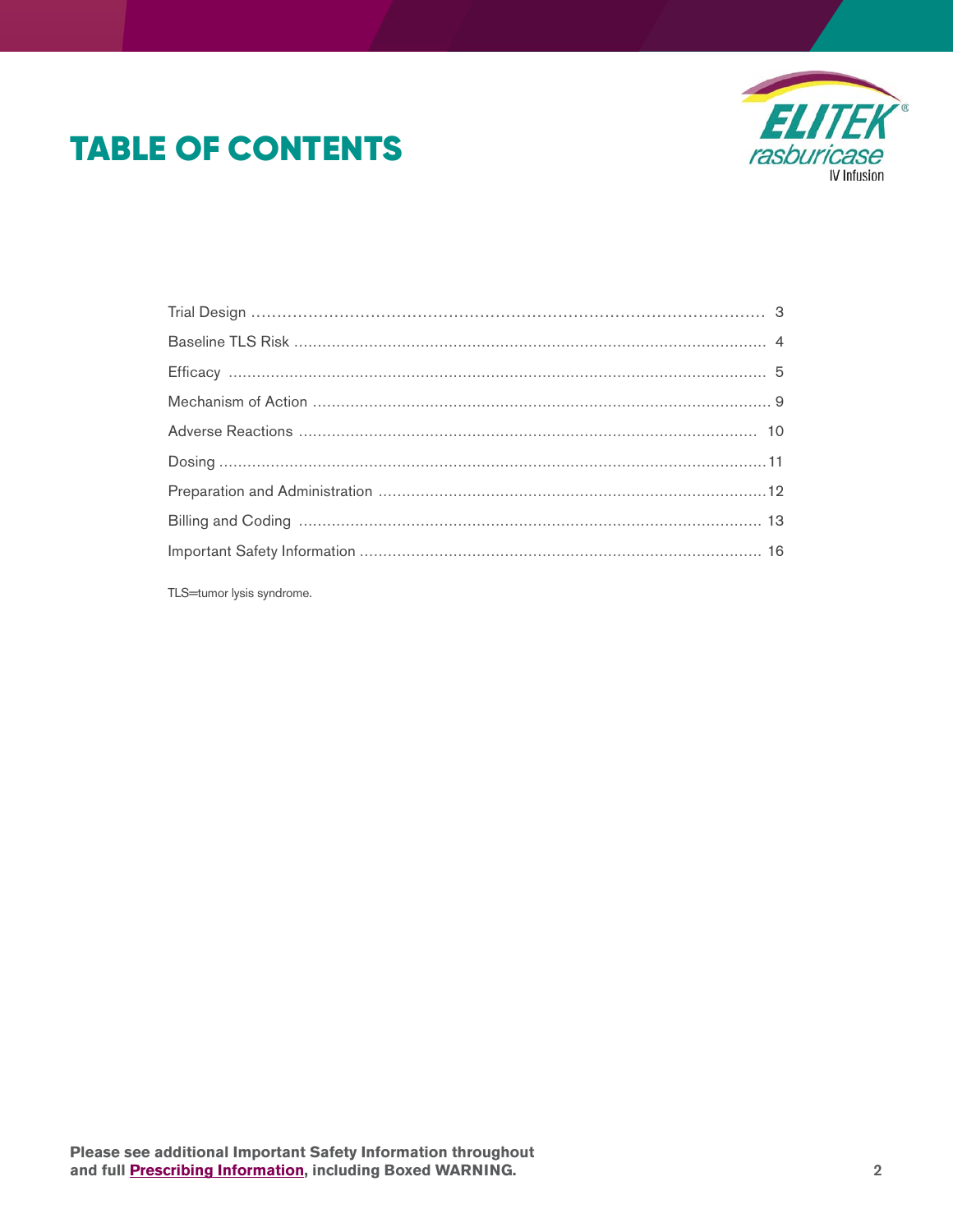# <span id="page-2-0"></span>TRIAL DESIGN



### **Prophylactic use of ELITEK was studied in a phase 3 trial where ELITEK was initiated prior to anticancer therapy1,2**

- **• Phase 3 study:** randomized, multicenter, open-label study in adults with leukemia, lymphoma, and solid tumor malignancies at risk for hyperuricemia and TLS
- **• Primary endpoint:** response rate defined as the proportion of patients with plasmic uric acid levels maintained at ≤7.5 mg/dL between 3 and 7 days after initiation of antihyperuricemic treatment



Note: ELITEK was also studied in pediatric patients. Ask your representative for details.

#### **Important Safety Information, cont'd**

• Among the 347 (265 pediatric; 82 adult) patients for whom all adverse reactions (ARs) regardless of severity were assessed in Studies 1, 2 and 3, as well as an uncontrolled safety trial, the most common ARs (≥10%) were vomiting (50%), fever (46%), nausea (27%), headache (26%), abdominal pain (20%), constipation (20%), diarrhea (20%), mucositis (15%), and rash (13%).

**Please see additional Important Safety Information throughout and ful[l Prescribing Information,](http://products.sanofi.us/elitek/elitek.html) including Boxed WARNING.** 3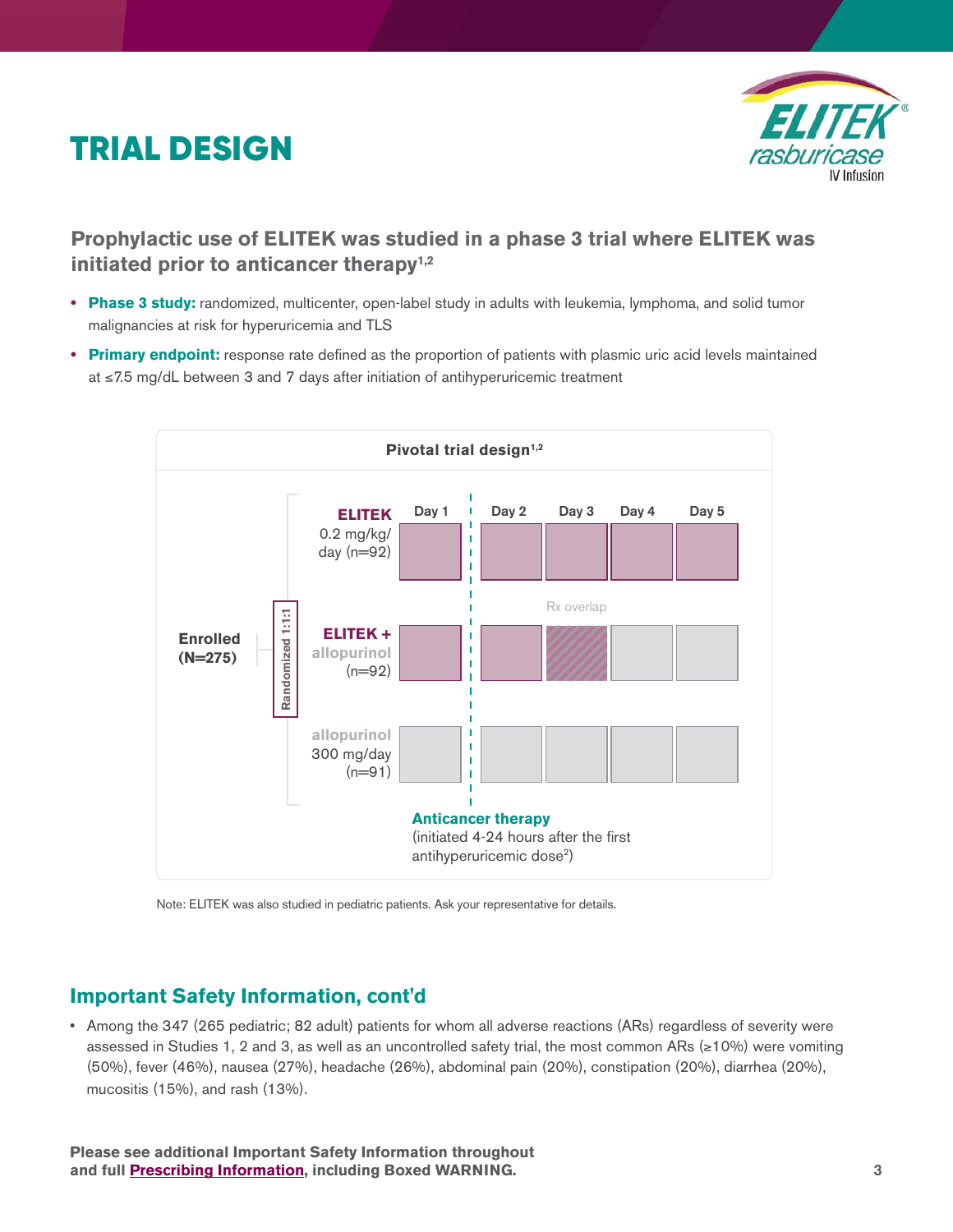# <span id="page-3-0"></span>BASELINE TLS RISK



**Majority of patients studied were at high risk for TLS associated with hyperuricemia but had normal uric acid levels at baseline2**





Patients meeting at least one of the following criteria were enrolled in the pivotal trial<sup>2</sup>:

| High risk <sup>2-4</sup>                                                                                                                                                                          | Intermediate (potential) risk <sup>2</sup>                                                                           |  |  |
|---------------------------------------------------------------------------------------------------------------------------------------------------------------------------------------------------|----------------------------------------------------------------------------------------------------------------------|--|--|
| Aggressive lymphoma/leukemia (defined by REAL)<br>• DLBCL<br>• Anaplastic large cell lymphoma<br>• Peripheral T-cell lymphomas<br>• Burkitt lymphoma<br>• Lymphoblastic lymphoma<br>$\bullet$ CLL | Aggressive lymphoma/leukemia, not limited<br>to the REAL definition, with LDH $\geq$ 2x the<br>upper limit of normal |  |  |
| <b>AML</b>                                                                                                                                                                                        | Any stage III to IV lymphoma or leukemia                                                                             |  |  |
| Elevated plasma uric acid levels at baseline (>7.5mg/dL)                                                                                                                                          |                                                                                                                      |  |  |
| High-grade MDS with >10% bone marrow blast involvement                                                                                                                                            | Stage I or II disease with bulky lymph<br>node/tumor (>5 cm) involvement                                             |  |  |
| CML in blast crisis                                                                                                                                                                               |                                                                                                                      |  |  |

AML=acute myeloid leukemia; CLL=chronic lymphocytic leukemia; CML=chronic myeloid leukemia; DLBCL=diffuse large-B-cell lymphoma; LDH=lactate dehydrogenase; MDS=myelodysplastic syndrome; REAL=Revised European American Classification of Lymphoid Neoplasms.

#### **ELITEK is recommended for patients at high and intermediate (potential) risk for development of TLS associated with hyperuricemia5**

### **Important Safety Information, cont'd**

• Among the 275 adult patients in Study 4, hypersensitivity reactions occurred in 4.3% of patients treated with ELITEK alone and 1.1% of patients treated with the ELITEK plus oral allopurinol. Hypersensitivity reactions included arthralgia, injection site irritation, peripheral edema, and rash. The most common Grade 3-4 ARs regardless of relationship to study drug in Study 4 (ELITEK alone; ELITEK plus oral allopurinol; oral allopurinol alone) were sepsis (5.4%; 6.5%; 4.4%), hypophosphatemia (4.3%; 6.5%; 6.6%), anxiety (3.3%; 0%; 0%), abdominal pain (3.3%; 4.3%; 2.2%), hyperbilirubinemia (3.3%; 2.2%; 4.4%), and increased alanine aminotransferase (3.3%; 4.3%; 2.2%), respectively.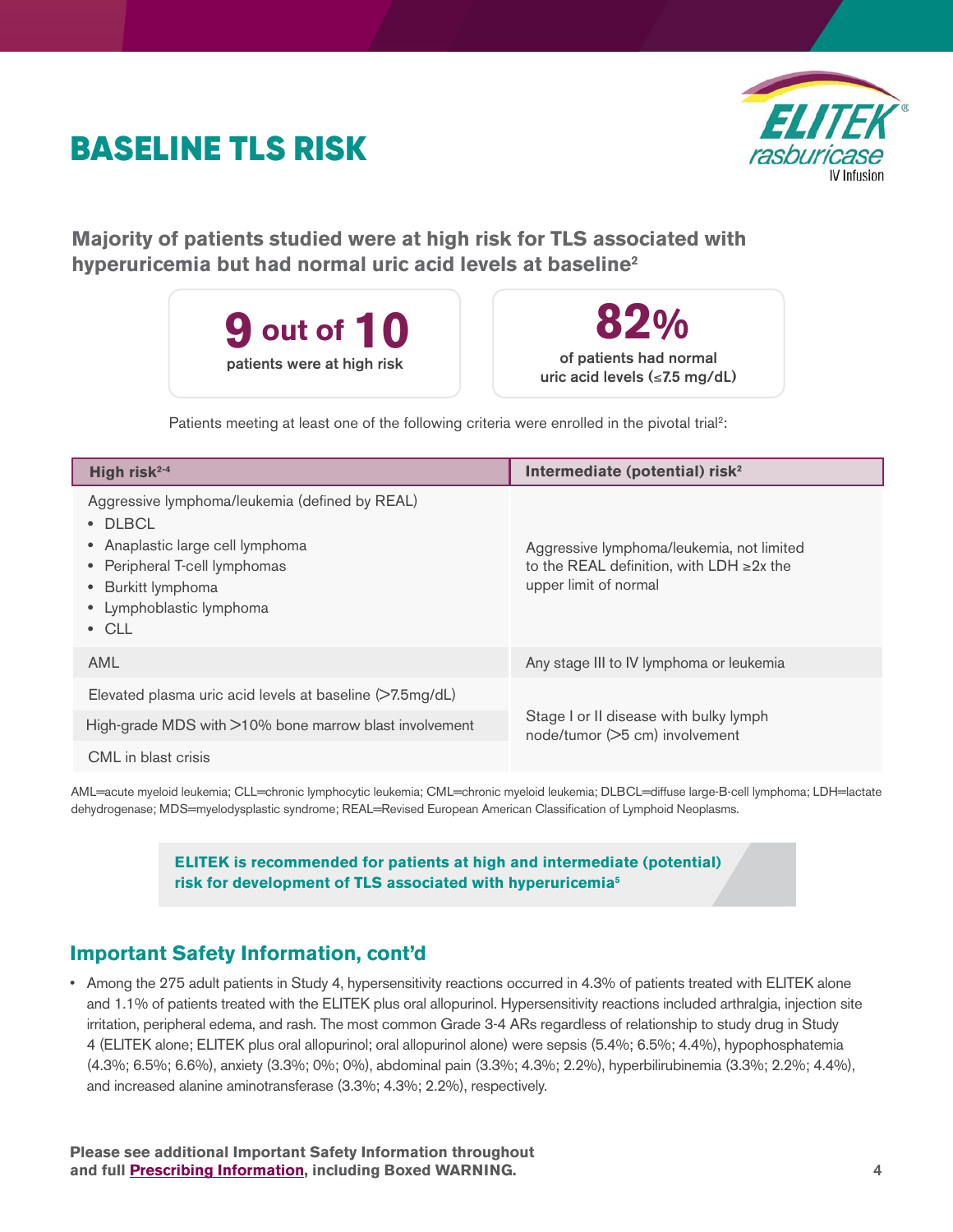# <span id="page-4-0"></span>RESULTS IN HIGH-RISK PATIENTS



**ELITEK given prophylactically maintained normal uric acid levels** ≤**7.5 mg/dL in significantly more high-risk patients vs allopurinol2**



- Results were consistent with the overall patient population (**primary endpoint**): 87% (n=92) of patients receiving ELITEK prophylactically maintained uric acidlevels ≤7.5 mg/dL vs 66% (n=91) of patients receiving allopurinol ( $P=0.001$ )<sup>2</sup>
- ELITEK + allopurinol maintained normal uric acid in 78% (n=92) of patients (P=NS vs allopurinol)<sup>2</sup>

**NCCN Clinical Practice Guidelines in Oncology (NCCN Guidelines®) for CLL/SLL: Consider prophylaxis with rasburicase in patients receiving venetoclax with high tumor burden and elevated baseline uric acid7**

SLL=small lymphocytic lymphoma.

#### **Important Safety Information, cont'd**

• The following serious ARs occurred with a difference in incidence of ≥ 2% in patients receiving ELITEK vs. oral allopurinol in Study 1 and Study 4: pulmonary hemorrhage, respiratory failure, supraventricular arrhythmias, ischemic coronary artery disorders, and abdominal and gastrointestinal infections.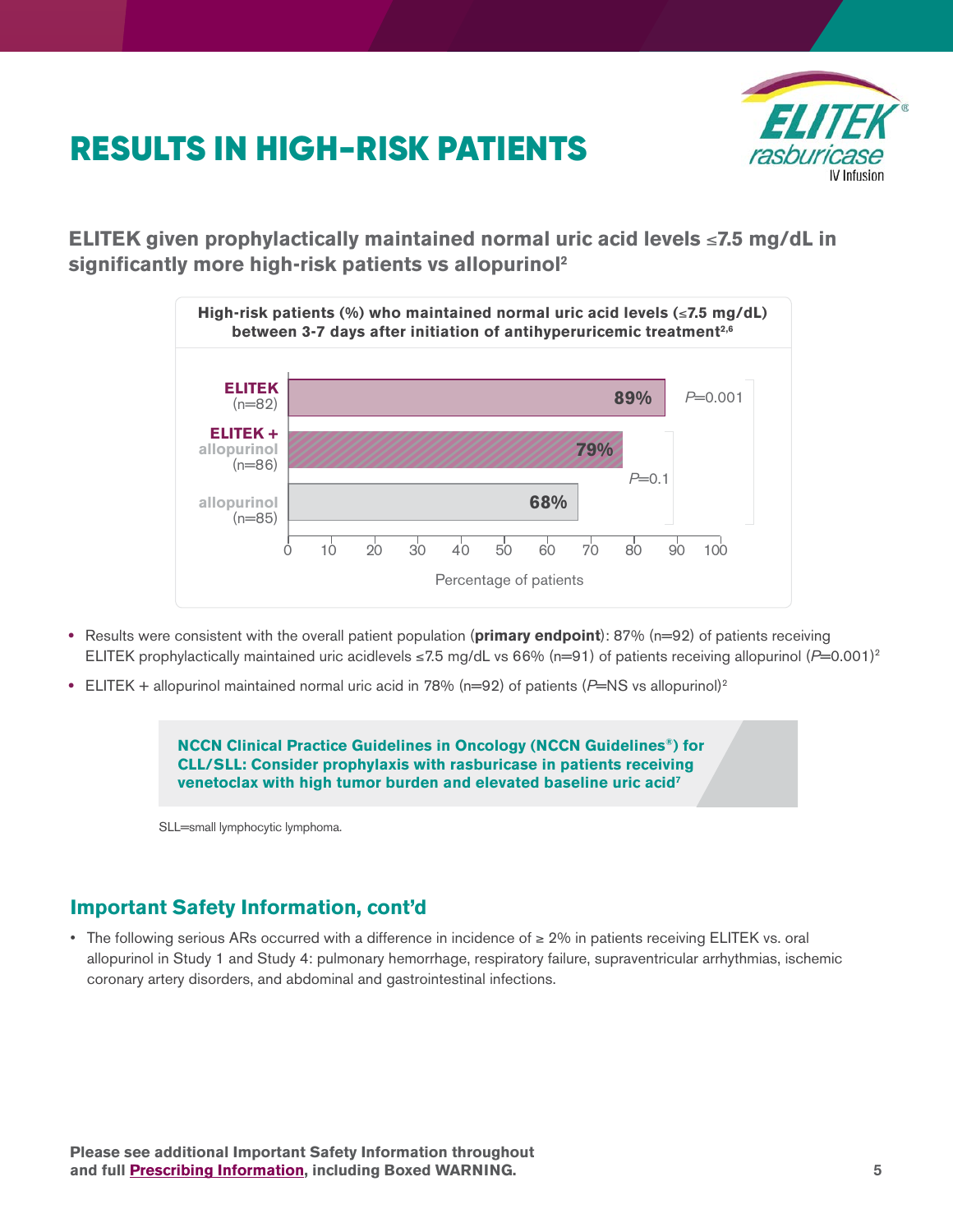# DOCUMENTED FAILURE RATE



**Unlike allopurinol, ELITEK maintained normal uric acid levels in 100% of assessable patients1**



**Unlike allopurinol, no patients receiving ELITEK required antihyperuricemic treatment beyond 5 days1**



# **Important Safety Information, cont'd**

**WARNING: HYPERSENSITIVITY REACTIONS, HEMOLYSIS, METHEMOGLOBINEMIA, AND INTERFERENCE WITH URIC ACID MEASUREMENTS**

**• Hypersensitivity Reactions: ELITEK can cause serious and fatal hypersensitivity reactions including anaphylaxis. Immediately and permanently discontinue ELITEK in patients who experience a serious hypersensitivity reaction.** 

**Please see additional Important Safety Information throughout and full [Prescribing Information,](http://products.sanofi.us/elitek/elitek.html) including Boxed WARNING.** 6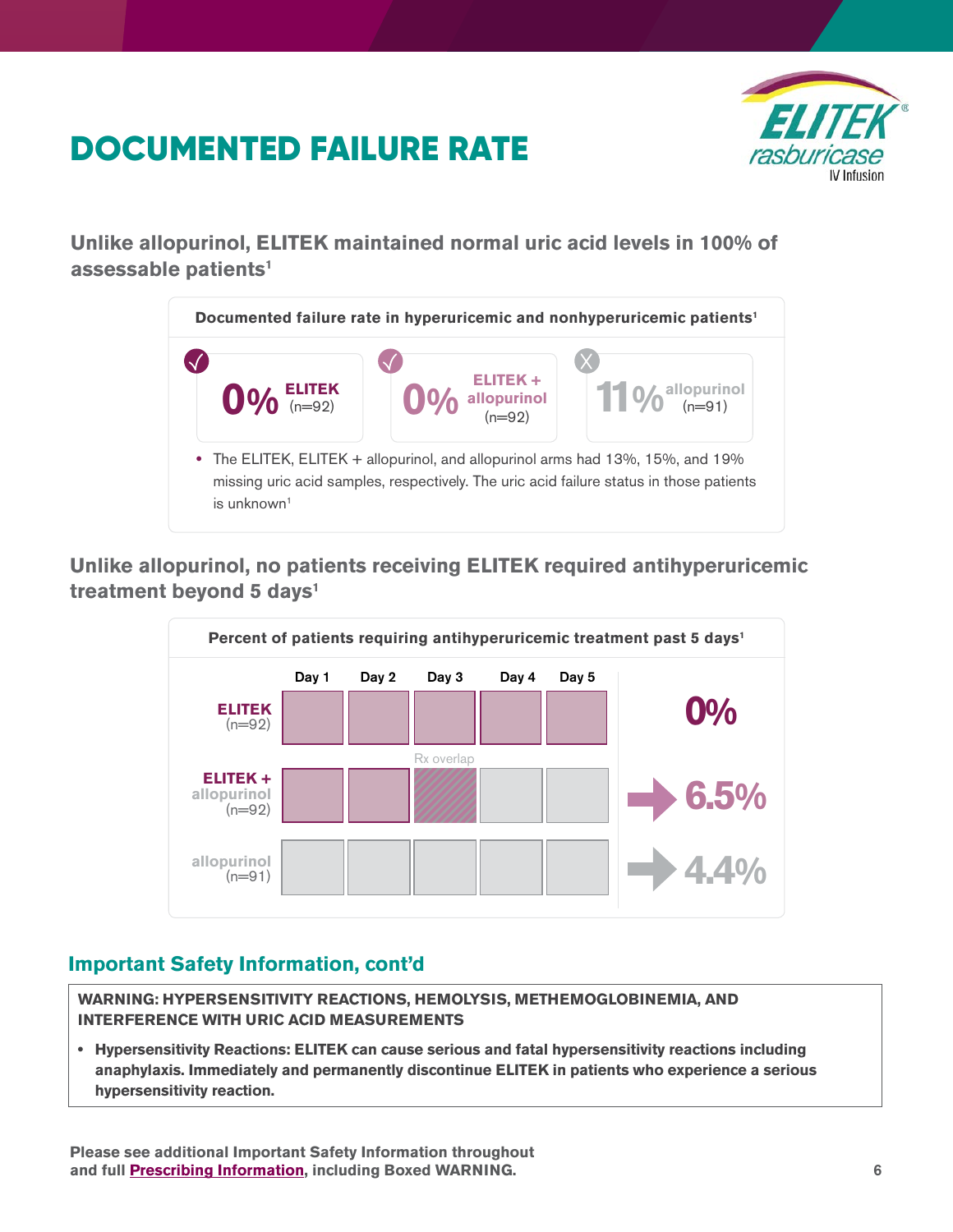# URIC ACID REDUCTION IN PATIENTS WITH BASELINE HYPERURICEMIA



### **ELITEK given prophylactically significantly and rapidly lowered uric acid levels1,2**



**•** 96% of ELITEK patients achieved uric acid levels ≤2 mg/dL within 4 hours after their first dose vs 0% with allopurinol $1,2$ 



\*Plasma uric acid AUC from day 1 through day 7 was significantly lower for ELITEK and ELITEK + allopurinol than for allopurinol alone (*P*<0.001).

# **Important Safety Information, cont'd**

• **Hemolysis: Do not administer ELITEK to patients with glucose-6-phosphate dehydrogenase (G6PD) deficiency. Immediately and permanently discontinue ELITEK in patients developing hemolysis. Screen patients at higher risk for G6PD deficiency (e.g., patients of African or Mediterranean ancestry) prior to starting ELITEK.**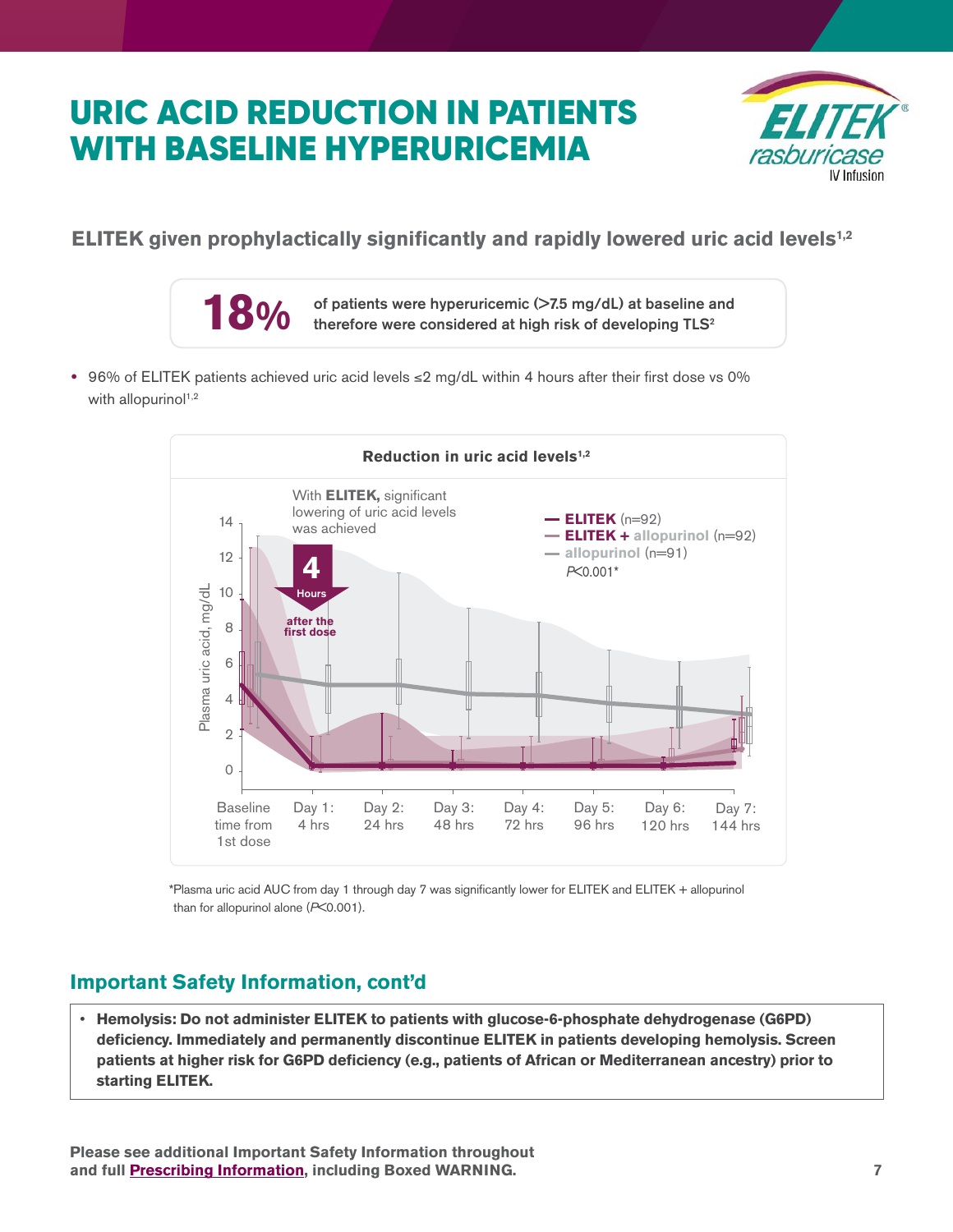

# RESULTS IN HYPERURICEMIC PATIENTS

**ELITEK given prophylactically maintained normal uric acid levels** ≤**7.5 mg/dL in significantly more patients with hyperuricemia at baseline vs allopurinol2**



- Results were consistent with the overall patient population **(primary endpoint):** 87% (n=92) of patients receiving ELITEK prophylactically maintained uric acid levels ≤7.5 mg/dL vs 66% (n=91) of patients receiving allopurinol  $(P=0.001)^2$
- ELITEK + allopurinol maintained normal uric acid in 78% (n=92) of patients (P=NS vs allopurinol)<sup>2</sup>

#### **Important Safety Information, cont'd**

- **Methemoglobinemia: ELITEK can result in methemoglobinemia in some patients. Immediately and permanently discontinue ELITEK in patients developing methemoglobinemia.**
- **Interference with Uric Acid Measurements: ELITEK enzymatically degrades uric acid in blood samples left at room temperature. Collect blood samples in pre-chilled tubes containing heparin and immediately immerse and maintain sample in an ice water bath. Assay plasma samples within 4 hours of collection.**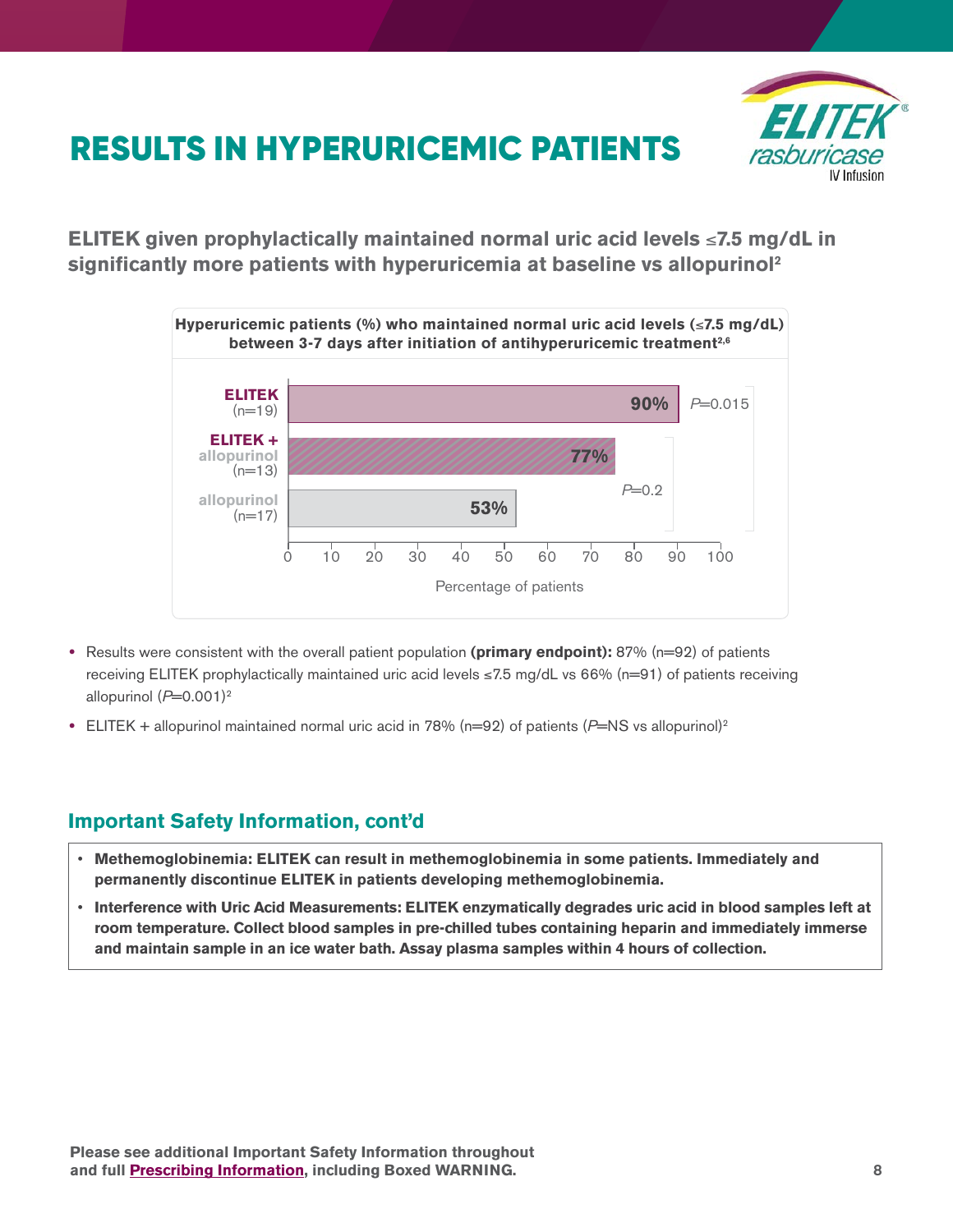# <span id="page-8-0"></span>MECHANISM OF ACTION



### **Unlike allopurinol, ELITEK clears new and existing uric acid8**

**•** Allopurinol blocks the formation of new uric acid but has no effect on existing uric acid



### **Important Safety Information, cont'd**

• Among the 347 (265 pediatric; 82 adult) patients for whom all adverse reactions (ARs) regardless of severity were assessed in Studies 1, 2 and 3, as well as an uncontrolled safety trial, the most common ARs (≥10%) were vomiting (50%), fever (46%), nausea (27%), headache (26%), abdominal pain (20%), constipation (20%), diarrhea (20%), mucositis (15%), and rash (13%).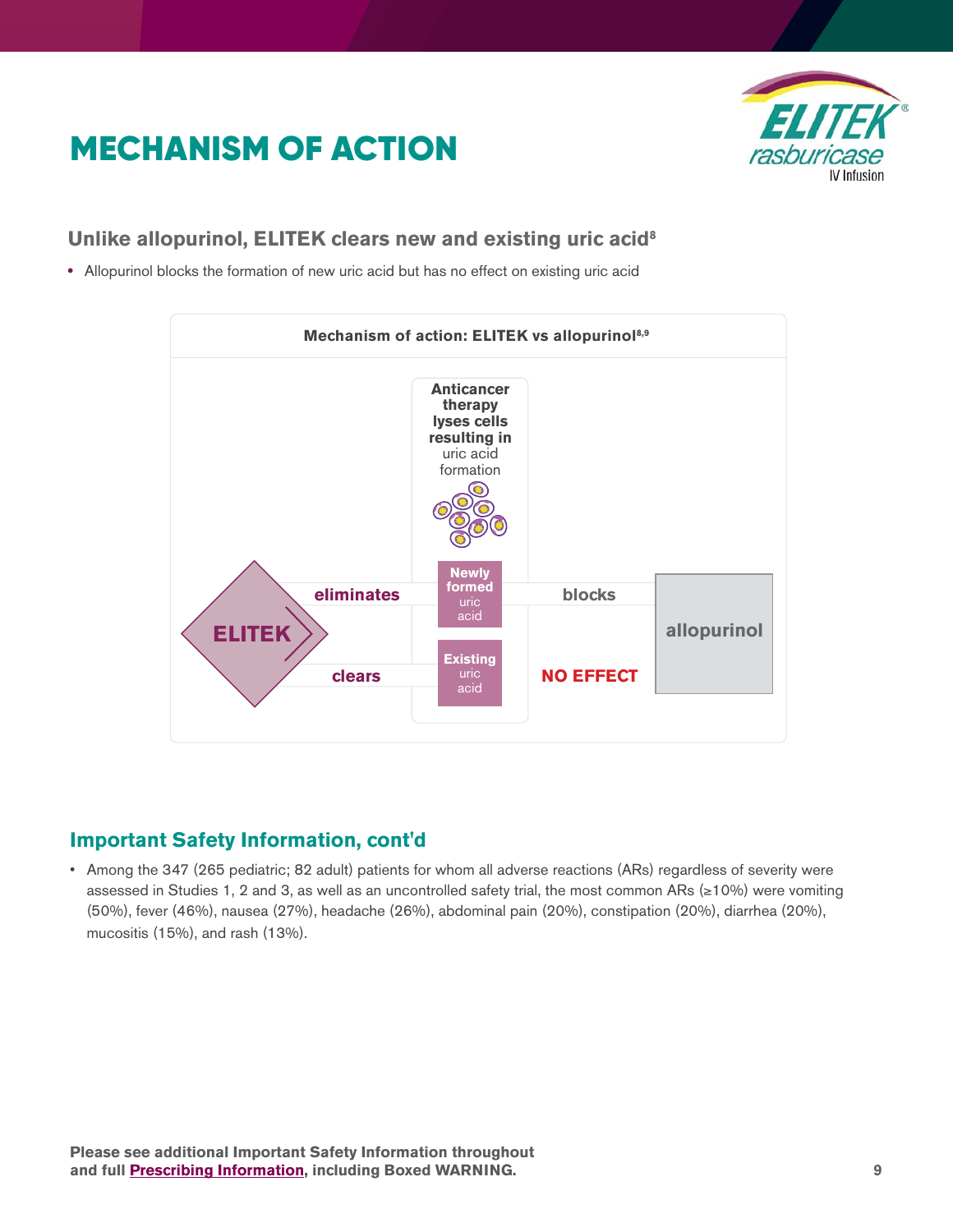# <span id="page-9-0"></span>ADVERSE REACTIONS



### **ELITEK has a proven safety profile1**

| Per-patient incidence of selected adverse reactions <sup>1</sup> |                             |                      |                                             |                      |                           |                      |
|------------------------------------------------------------------|-----------------------------|----------------------|---------------------------------------------|----------------------|---------------------------|----------------------|
|                                                                  | <b>ELITEK %</b><br>$(n=92)$ |                      | <b>ELITEK+</b><br>allopurinol %<br>$(n=92)$ |                      | allopurinol %<br>$(n=91)$ |                      |
| <b>Adverse Reaction*</b>                                         | All<br><b>Grades</b>        | <b>Grades</b><br>3/4 | All<br><b>Grades</b>                        | <b>Grades</b><br>3/4 | All<br><b>Grades</b>      | <b>Grades</b><br>3/4 |
| Nausea                                                           | 57.6                        | 1.1                  | 60.9                                        | 1.1                  | 54.9                      | 2.2                  |
| Peripheral edema                                                 | 50                          | 2.2                  | 43.5                                        | 3.3                  | 42.9                      | 6.6                  |
| Vomiting                                                         | 38                          | 1.1                  | 37                                          | $\Omega$             | 30.8                      | 1.1                  |
| Anxiety                                                          | 23.9                        | 3.3                  | 17.4                                        | $\Omega$             | 17.6                      | $\Omega$             |
| Abdominal pain                                                   | 21.7                        | 3.3                  | 33.7                                        | 4.3                  | 25.3                      | 2.2                  |
| Hypophosphatemia                                                 | 17.4                        | 4.3                  | 22.8                                        | 6.5                  | 16.5                      | 6.6                  |
| Hyperbilirubinemia                                               | 16.3                        | 3.3                  | 14.1                                        | 2.2                  | 7.7                       | 4.4                  |
| Pharyngolaryngeal<br>pain                                        | 14.1                        | 1.1                  | 20.7                                        | $\Omega$             | 9.9                       | $\overline{0}$       |
| Sepsis                                                           | 12                          | 5.4                  | 7.6                                         | 6.5                  | 4.4                       | 4.4                  |
| Fluid overload                                                   | 12                          | $\Omega$             | 6.5                                         | $\Omega$             | 3.3                       | 1.1                  |
| <b>Increased ALT</b>                                             | 10.9                        | 3.3                  | 27.2                                        | 4.3                  | 17.6                      | 2.2                  |
| Hyperphosphatemia                                                | 9.8                         | $\mathbf 0$          | 15.2                                        | $\Omega$             | 8.8                       | 1.1                  |

\*Events were reported and graded according to the NCI-CTC Version 3.0 and presented as preferred terms MedDRA version 10.1. Overall incidence ≥10% in any ELITEK arm and the difference between any ELITEK arm vs allopurinol ≥5%.1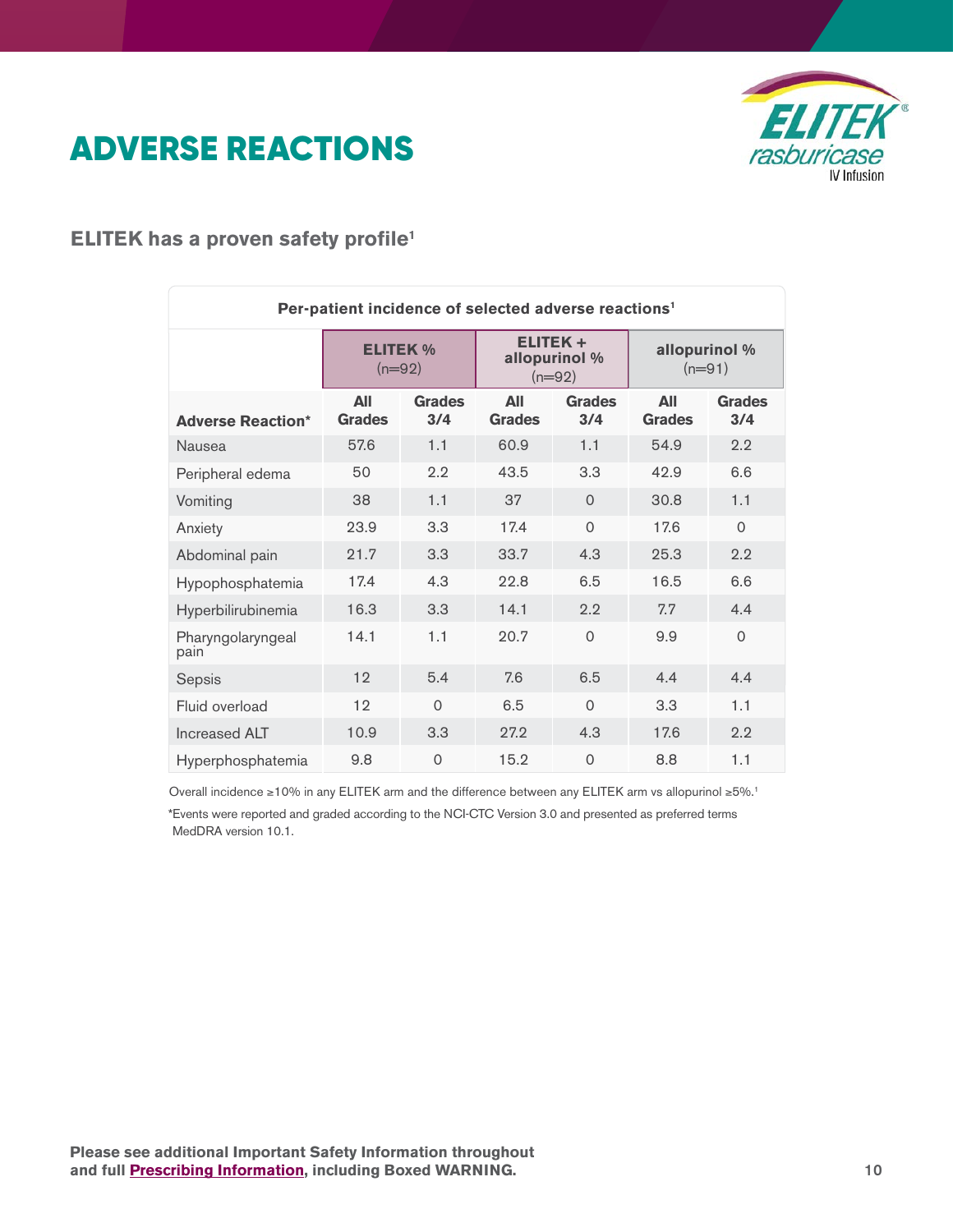<span id="page-10-0"></span>



#### **Recommended ELITEK dosing: 0.2 mg/kg once daily1**



- **•** Not indicated for dosing beyond 5 days or administration of more than one course
- **•** Do not administer as an intravenous bolus

#### **ELITEK is available in 2 vial sizes: 1.5 mg and 7.5 mg1**

#### **How supplied**

- **•** ELITEK 1.5 mg: 3 single-dose vials each containing 1.5 mg of rasburicase and 3 ampules each containing 1 mL diluent
- **•** ELITEK 7.5 mg: 1 single-dose vial containing 7.5 mg of rasburicase and 1 ampule containing 5 mL diluent



#### **Important Safety Information, cont'd**

• Among the 275 adult patients in Study 4, hypersensitivity reactions occurred in 4.3% of patients treated with ELITEK alone and 1.1% of patients treated with the ELITEK plus oral allopurinol. Hypersensitivity reactions included arthralgia, injection site irritation, peripheral edema, and rash. The most common Grade 3-4 ARs regardless of relationship to study drug in Study 4 (ELITEK alone; ELITEK plus oral allopurinol; oral allopurinol alone) were sepsis (5.4%; 6.5%; 4.4%), hypophosphatemia (4.3%; 6.5%; 6.6%), anxiety (3.3%; 0%; 0%), abdominal pain (3.3%; 4.3%; 2.2%), hyperbilirubinemia (3.3%; 2.2%; 4.4%), and increased alanine aminotransferase (3.3%; 4.3%; 2.2%), respectively.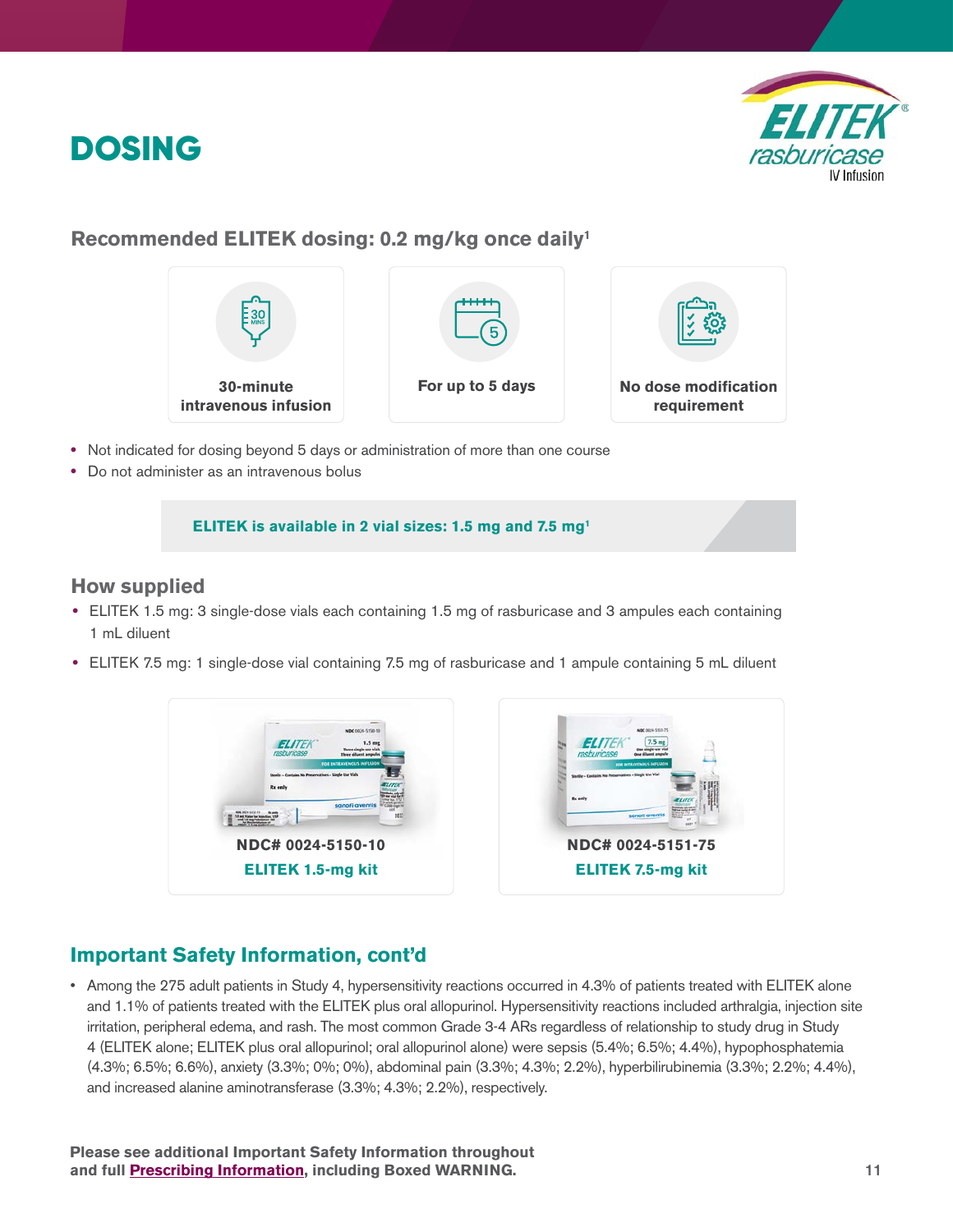# <span id="page-11-0"></span>PREPARATION AND ADMINISTRATION





### **How to prepare1**

- **•** ELITEK must be reconstituted with the diluent provided in the carton
	- **−** Reconstitute the 1.5-mg vial of ELITEK with 1 mL of diluent OR
	- **−** Reconstitute the 7.5-mg vial of ELITEK with 5 mL of diluent
- **•** Mix by swirling gently. **DO NOT SHAKE OR VORTEX**
- **•** Inspect the vial of ELITEK and the diluent before administration, and discard if particulate matter or discoloration is visible



### **How to administer1**

#### **• ADMINISTER ELITEK AS AN INTRAVENOUS INFUSION ONLY**

- **•** Inject the calculated dose of reconstituted ELITEK solution into an infusion bag containing the appropriate volume of 0.9% sterile sodium chloride, to achieve a final total volume of 50 mL. DO NOT use filters during infusion of reconstituted ELITEK drug product
- **•** Infuse over 30 minutes through a separate IV line or flush line with at least 15 mL of normal saline prior to and after ELITEK infusion



### **Storing ELITEK1**

- **•** Store reconstituted or diluted solution at 2°C-8°C (36°F-46°F)
- **•** Discard unused product solution 24 hours following reconstitution
- **•** The lyophilized drug product and the diluent for reconstitution should be stored at 2°C–8°C (36°F-46°F)
- **•** Do not freeze
- **•** Protect from light

### **Important Safety Information, cont'd**

• The following serious ARs occurred with a difference in incidence of ≥ 2% in patients receiving ELITEK vs. oral allopurinol in Study 1 and Study 4: pulmonary hemorrhage, respiratory failure, supraventricular arrhythmias, ischemic coronary artery disorders, and abdominal and gastrointestinal infections.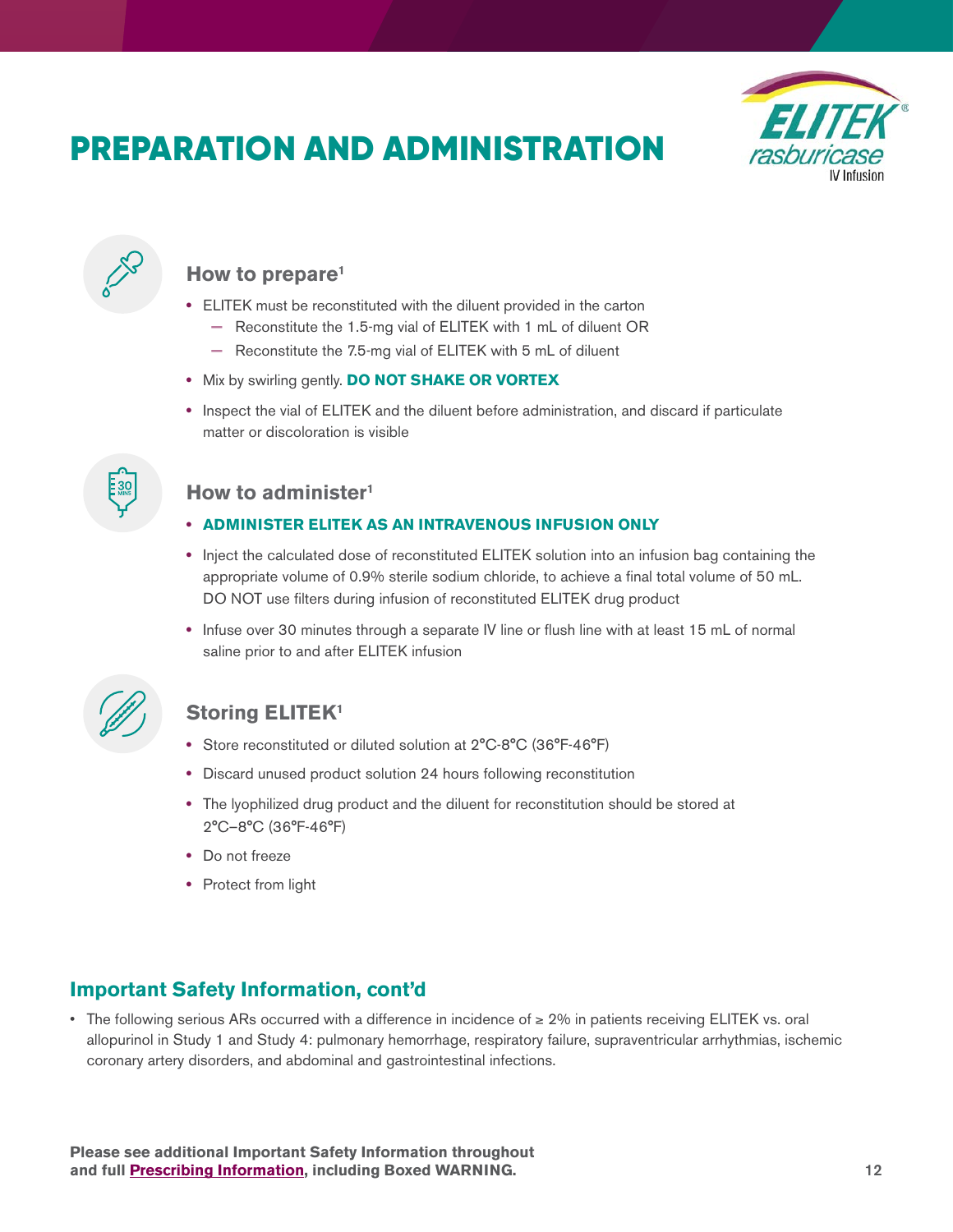# <span id="page-12-0"></span>BILLING AND CODING



#### **Product codes**

ELITEK may be identified by a Healthcare Common Procedure Coding System (HCPCS) Level II code, National Drug Code (NDC), and a Current Procedural Terminology (CPT) code.

The coding information provided below is for informational purposes only.

| <b>HCPCS Level II code</b>                      |                                                                                                                                            |  |
|-------------------------------------------------|--------------------------------------------------------------------------------------------------------------------------------------------|--|
| <b>J2783</b>                                    | Injection, rasburicase, 0.5 mg for hospital inpatient, physician office and most payers                                                    |  |
| <b>NDC codes</b>                                |                                                                                                                                            |  |
| 0024-5150-10                                    | ELITEK is supplied in a carton with 3 single-use vials each containing 1.5 mg of rasburicase and<br>3 ampules each containing 1 mL diluent |  |
| 0024-5151-75                                    | ELITEK is supplied in a carton with 1 single-use vial containing 7.5 mg of rasburicase and 1 ampule<br>containing 5 mL diluent             |  |
| CPT code administration in a physician's office |                                                                                                                                            |  |
| 96365                                           | Intravenous infusion for therapy, prophylaxis, or diagnosis; (specify substance of drug);<br>initial, up to 1 hour                         |  |

| <b>Hospital inpatient</b> |                               |                                                                                                                 | <b>Hospital outpatient</b>    |                                                                                                                 |  |
|---------------------------|-------------------------------|-----------------------------------------------------------------------------------------------------------------|-------------------------------|-----------------------------------------------------------------------------------------------------------------|--|
| Administration            | Revenue                       | 0260                                                                                                            | Revenue                       | 0260                                                                                                            |  |
| of ELITEK                 | code                          | IV therapy, general                                                                                             | code                          | IV therapy, general                                                                                             |  |
|                           | $ICD-10$<br>Procedure<br>code | <b>3E033GC</b><br>Introduction of other therapeutic<br>substance into peripheral vein,<br>percutaneous approach | $ICD-10$<br>Procedure<br>code | <b>3E033GC</b><br>Introduction of other therapeutic<br>substance into peripheral vein,<br>percutaneous approach |  |
| <b>ELITEK</b>             | Revenue                       | 0250                                                                                                            | Revenue                       | 0636                                                                                                            |  |
|                           | code                          | Pharmacy, general                                                                                               | code                          | Drugs requiring detailed coding                                                                                 |  |

### **Important Safety Information, cont'd**

**WARNING: HYPERSENSITIVITY REACTIONS, HEMOLYSIS, METHEMOGLOBINEMIA, AND INTERFERENCE WITH URIC ACID MEASUREMENTS**

**• Hypersensitivity Reactions: ELITEK can cause serious and fatal hypersensitivity reactions including anaphylaxis. Immediately and permanently discontinue ELITEK in patients who experience a serious hypersensitivity reaction.**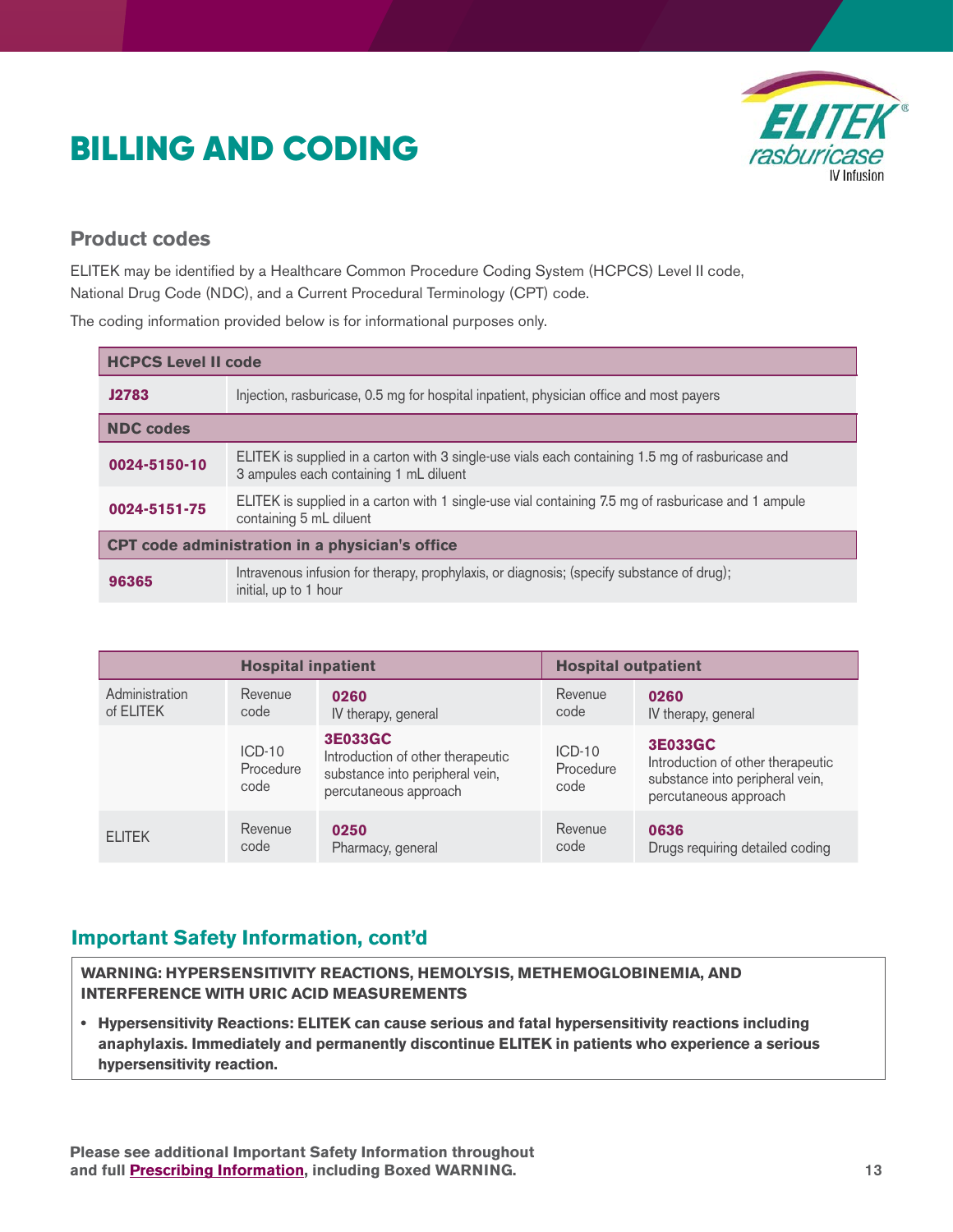# **BILLING AND CODING CONT'D**



#### **Diagnosis codes**

| <b>ICD-10</b> | <b>Description</b>                                                                                                                                |
|---------------|---------------------------------------------------------------------------------------------------------------------------------------------------|
| C00.0-D49.9   | Malignant neoplasm of external upper lip - Neoplasm of unspecified behavior of unspecified site                                                   |
| C82.90-C82.98 | Follicular lymphoma, unspecified, unspecified site -<br>Follicular lymphoma, unspecified, lymph nodes of multiple sites                           |
| C83.10-C83.18 | Mantle cell lymphoma, unspecified site - Mantle cell lymphoma, lymph nodes of multiple sites                                                      |
| C83.30-C83.38 | Diffuse large B-cell lymphoma, unspecified site -<br>Diffuse large B-cell lymphoma, lymph nodes of multiple sites                                 |
| C83.39-C83.38 | Diffuse large B-cell lymphoma, extranodal and solid organ sites -<br>Diffuse large B-cell lymphoma, lymph nodes of multiple sites                 |
| C83.50-C83.58 | Lymphoblastic (diffuse) lymphoma, unspecified site -<br>Lymphoblastic (diffuse) lymphoma, lymph nodes of multiple sites                           |
| C83.70-C83.78 | Burkitt's lymphoma, unspecified site - Burkitt's lymphoma, lymph nodes of multiple sites                                                          |
| C83.80-C83.88 | Other non-follicular lymphoma, unspecified site -<br>Other non-follicular lymphoma, lymph nodes of multiple sites                                 |
| C84.40-C84.48 | Peripheral T-cell lymphoma, not classified, unspecified site -<br>Peripheral T-cell lymphoma, not classified, lymph nodes of multiple sites       |
| C84.60-C84.68 | Anaplastic large cell lymphoma, ALK-positive, unspecified site -<br>Anaplastic large cell lymphoma, ALK-positive, lymph nodes of multiple sites   |
| C85.80-C85.88 | Other specified types of non-Hodgkin lymphoma, unspecified site -<br>Other specified types of non-Hodgkin lymphoma, lymph nodes of multiple sites |
| C90.10-C90.12 | Plasma cell leukemia not having achieved remission - Plasma cell leukemia, in relapse                                                             |
| C91.00-C91.02 | Acute lymphoblastic leukemia not having achieved remission - Acute lymphoblastic leukemia, in relapse                                             |
| C91.10-C91.12 | Chronic lymphocytic leukemia of B-cell type not having achieved remission -<br>Chronic lymphocytic leukemia of B-cell type, in relapse            |
| C91.Z0-C91.Z2 | Other lymphoid leukemia not having achieved remission - Other lymphoid leukemia, in relapse                                                       |
| C91.40        | Hairy cell leukemia not having achieved remission                                                                                                 |

# **Important Safety Information, cont'd**

• **Hemolysis: Do not administer ELITEK to patients with glucose-6-phosphate dehydrogenase (G6PD) deficiency. Immediately and permanently discontinue ELITEK in patients developing hemolysis. Screen patients at higher risk for G6PD deficiency (e.g., patients of African or Mediterranean ancestry) prior to starting ELITEK.**

**Please see additional Important Safety Information throughout and ful[l Prescribing Information, i](http://products.sanofi.us/elitek/elitek.html)ncluding Boxed WARNING.**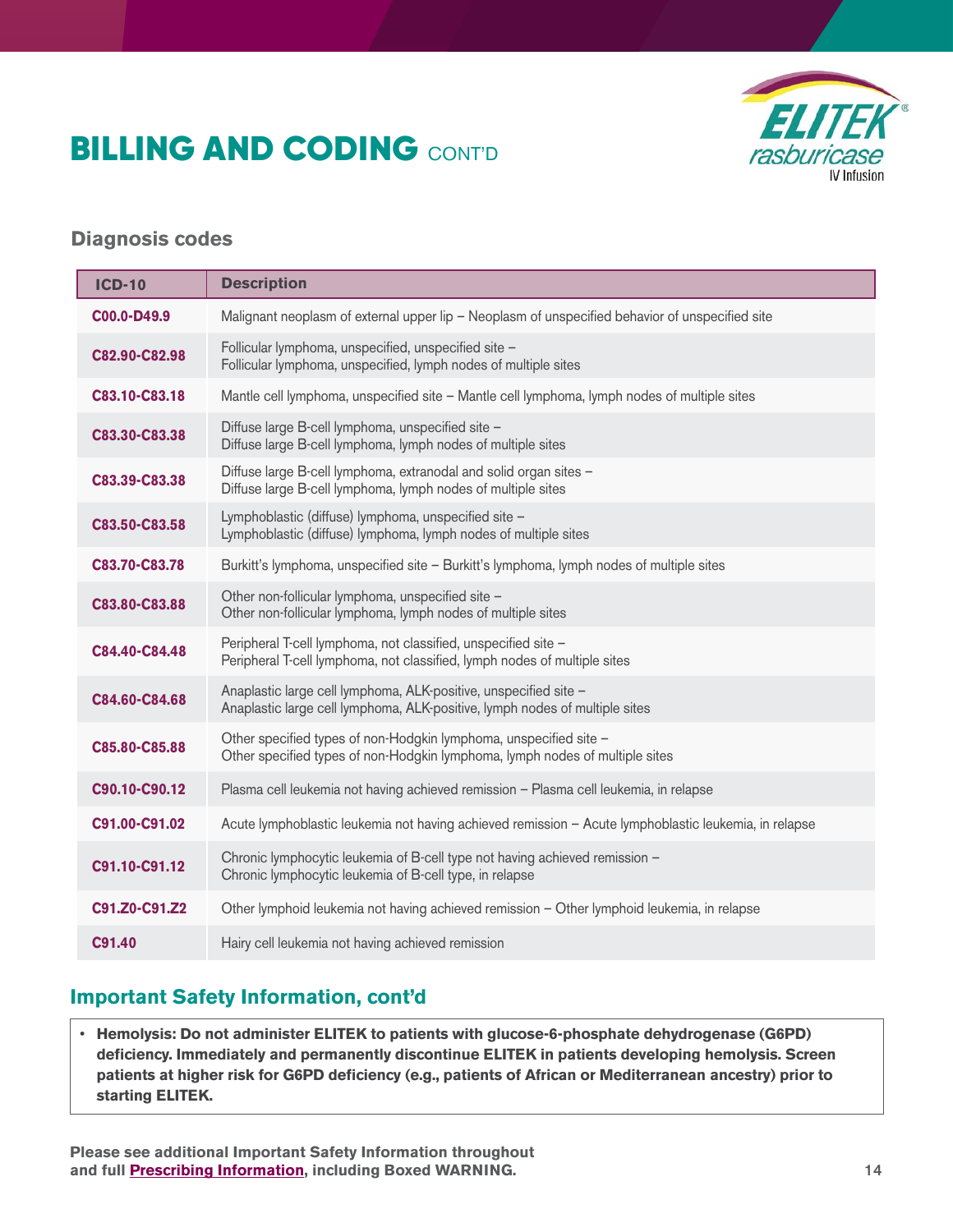# **BILLING AND CODING CONT'D**



### **Diagnosis codes (cont'd)**

| <b>ICD-10</b> | <b>Description</b>                                                                                                                                      |
|---------------|---------------------------------------------------------------------------------------------------------------------------------------------------------|
| C91.90-C91.92 | Lymphoid leukemia, unspecified not having achieved remission -<br>Lymphoid leukemia, unspecified, in relapse                                            |
| C92.00-C92.02 | Acute myeloblastic leukemia, not having achieved remission - Acute myeloblastic leukemia, in relapse                                                    |
| C92.10-C92.12 | Chronic myeloid leukemia BCR/ABL-positive, not having achieved remission -<br>Chronic myeloid leukemia BCR/ABL-positive, in relapse                     |
| C92.20-C92.22 | Atypical chronic myeloid leukemia, BCR/ABL-negative, not having achieved remission -<br>Atypical chronic myeloid leukemia, BCR/ABL-negative, in relapse |
| C92.Z0-C92.Z2 | Other myeloid leukemia, not having achieved remission - Other myeloid leukemia, in relapse                                                              |
| C92.90-C92.92 | Myeloid leukemia, unspecified, not having achieved remission - Myeloid leukemia, unspecified, in relapse                                                |
| C93.00-C93.02 | Acute monoblastic/monocytic leukemia, not having achieved remission -<br>Acute monoblastic/monocytic leukemia, in relapse                               |
| C93.10-C93.12 | Chronic myelomonocytic leukemia not having achieved remission -<br>Chronic myelomonocytic leukemia, in relapse                                          |
| C93.90-C93.92 | Monocytic leukemia, unspecified, not having achieved remission -<br>Monocytic leukemia, unspecified, in relapse                                         |
| C93.Z0-C93.Z2 | Other monocytic leukemia, not having achieved remission - Other monocytic leukemia, in relapse                                                          |
| C94.20-C94.22 | Acute megakaryoblastic leukemia, not having achieved remission -<br>Acute megakaryoblastic leukemia, in relapse                                         |
| C94.30-C94.82 | Mast cell leukemia, not having achieved remission - Other specified leukemias, in relapse                                                               |
| C95.00-C95.02 | Acute leukemia of unspecified cell type, not having achieved remission -<br>Acute leukemia of unspecified cell type, in relapse                         |
| C95.10-C95.12 | Chronic leukemia of unspecified cell type, not having achieved remission -<br>Chronic leukemia of unspecified cell type, in relapse                     |
| C95.90-C95.92 | Leukemia, unspecified, not having achieved remission - Leukemia, unspecified, in relapse                                                                |
| C96.4-C96.9   | Sarcoma of dendritic cells (accessory cells) -<br>Malignant neoplasm of lymphoid, hematopoietic and related tissue, unspecified                         |
| E88.3         | Tumor lysis syndrome                                                                                                                                    |

# **Important Safety Information, cont'd**

• **Methemoglobinemia: ELITEK can result in methemoglobinemia in some patients. Immediately and permanently discontinue ELITEK in patients developing methemoglobinemia.**